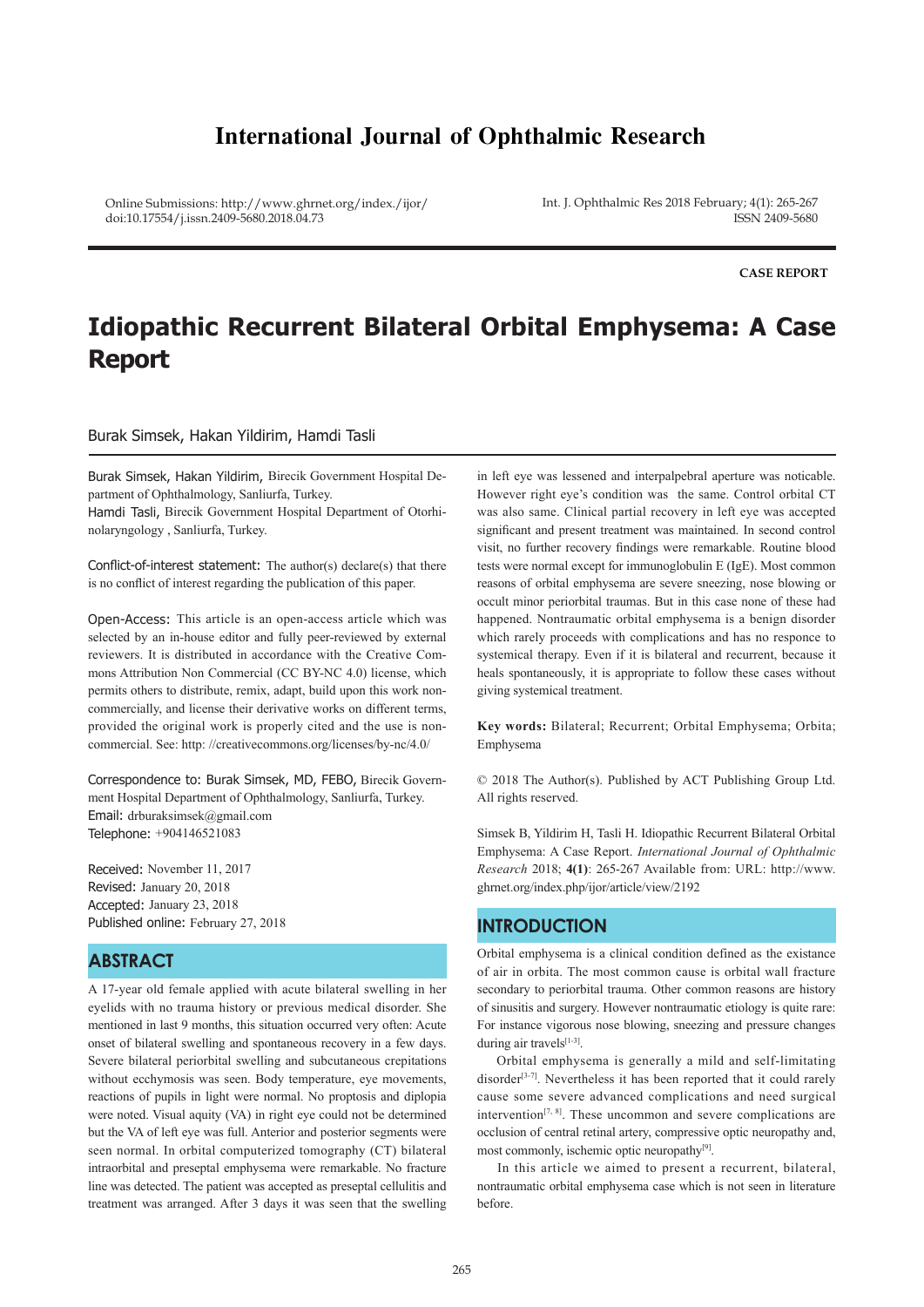## **CASE REPORT**

A 17-year old female applied to our clinic with acute bilateral swelling in her eyelids without itching or secration. There was no trauma history or previous medical disorder. She mentioned in last 9 months, this situation occurred very often: Acute onset of bilateral swelling and spontaneous recovery in a few days. Additionally she mentioned that she applied several hospitals because of the same reason and despite performing some investigations and treatments there were no change in her clinic.

 In physical examination severe bilateral periorbital swelling was seen. No ecchymosis were accompanied. Severe bilateral subcutaneous crepitations were palpable. Body temperature was normal. On superior eyelids' skin there were some ambiguous dots like insect bites. However the patient was denied to be exposed to insect bite. The examination of globes and their functions were quite hard because of the swellings: Eye movements were checked hardly and seen normal. Reactions of pupils in light were also normal. No proptosis and diplopia were noted. Due to the severity of swelling in right eye VA could not be determined but the VA of left eye was full. With several insistent examination attemps in biomicroscopy, anterior and posterior segments were seen normal. No signs of optic nerve or retinal vessel compression was remarkable.

 In addition to physical examination only orbital CT was requested. Bilateral intraorbital and preseptal emphysema were remarkable in CT and the emphysema was more prominent in right eye (Figure 1). No fracture line was also detected. The soft tissue density in preseptal area was augmented. Hence the patient was accepted as preseptal cellulitis and treatment was arranged in terms of this diagnosis: Oral ampicillin+sulbactam combination, oral nonsteroidal anti-inflammatory drug (NSAID), topical antibiotics and due to both vague insect bite impression and severe emphysema oral metronidazole were given. Patient was called to control examination 3 days later.

 In control visit, it was seen that the swelling in left eye was lessened and interpalpebral aperture was noticable. However right eye's condition was totally the same as previous visit (Figure 2, 3). Severe subcoutaneous crepitations were still palpable. In control orbital CT there were no significant difference in comparison with the previous one (Figure 4, 5). Biomicroscopic examination showed no abnormal findings again. Nevertheless the clinical partial recovery in left eye was accepted significant and it was decided to maintain the present treatment. The patient was called to second control 5 days later.

 In second control visit, no further recovery findings were remarkable. According to the recommendation of radiology department, contrasty orbital CT was taken but, again, no further information about the etiology could be aquired. Bone abnormality or fistula were not also detected. Furthermore, the routine blood tests including complete blood count (CBC), sedimentation, C-reactive protein (CRP) of the patient were normal. The only elevated blood parameter was IgE, eosinophil number was normal though.

Because no further clinical recovery, medical history was questioned comprehensively one more time. In the literature, it is pointed out in orbital emphysema case reports that the most common reasons of this situation are severe sneezing, nose blowing or occult minor periorbital traumas. Hence the patient was questioned carefully about these conditions, but she denied all. Moreover no allergic findings or history were present to explain the elevated IgE in blood test.



**Figure 1** CT image of first visit. Severe air signals in both orbita and preseptal areas are remarkable without bone fracture.



**Figure 2-3** Patient's photograpy in first control day. The swelling in left eye is less than before. However the right eye has no change and palpebral rima is still totally closed.

![](_page_1_Picture_12.jpeg)

**Figure 4** CT image of third control visit. In comparison with previous control no significant difference is remarkable.